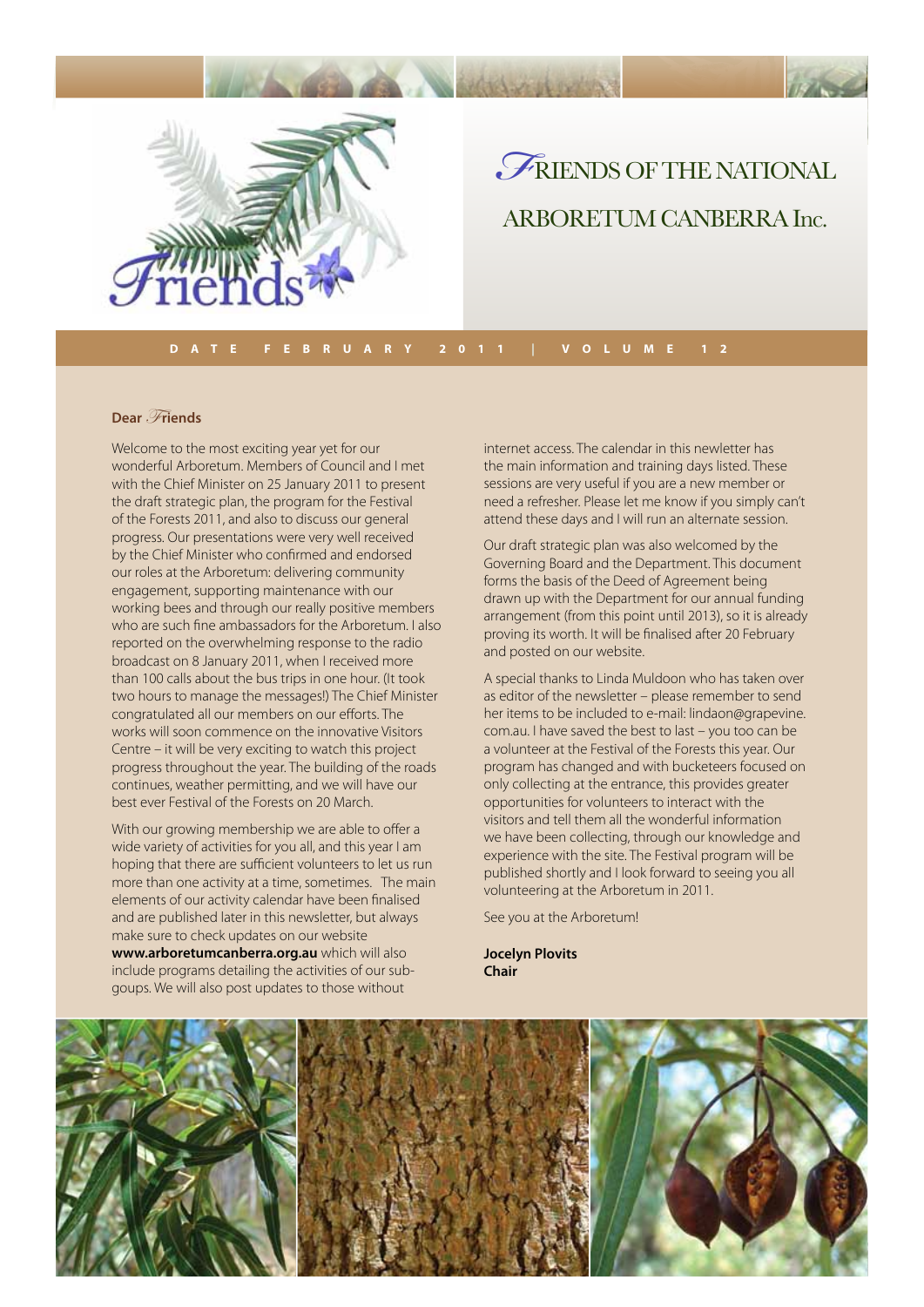



## **FESTIVAL OF THE FORESTS VOLUNTEERING OPPORTUNITIES**

A key contribution you can make to the success of the Arboretum is to devote a couple of hours to presenting the Arboretum to the community.

Last year the Festival of the Forests was a very successful event which attracted about 10,000 visitors. The most popular activities were the talks: talks in tents, talks in the forests and talks on tour buses.

This year we will be presenting many exciting familyoriented activities, including wonderful guided walks through the forests, plenty of intriguing activities for children, a family cycling event and many displays.

The Friends' role is to be host for the day and facilitate the Festival by providing explainers, bucketeers, bus

guides (and manage a roster of these volunteers) and also to provide administrative support for the collection of moneys.

The Department will provide a fabulous site, some of the talks, and support for people with mobility problems. Once again Tom Tom Events have been contracted to manage the whole event, including the publicity and program for the day.

This is an important event for the Friends. It is our main fundraiser for the year as well as being a major opportunity to present the Friends and the Arboretum to the media and the community.

So please let Jocelyn know if you can do one or more two-hour shifts. E-mail contact@canberraarboretum.org. au or mobile 0406 376 711.



**Talks on tour buses were very popular during the 2010 event** PHOTO: LINDA MULDOON PHOTO: LINDA MULDOON

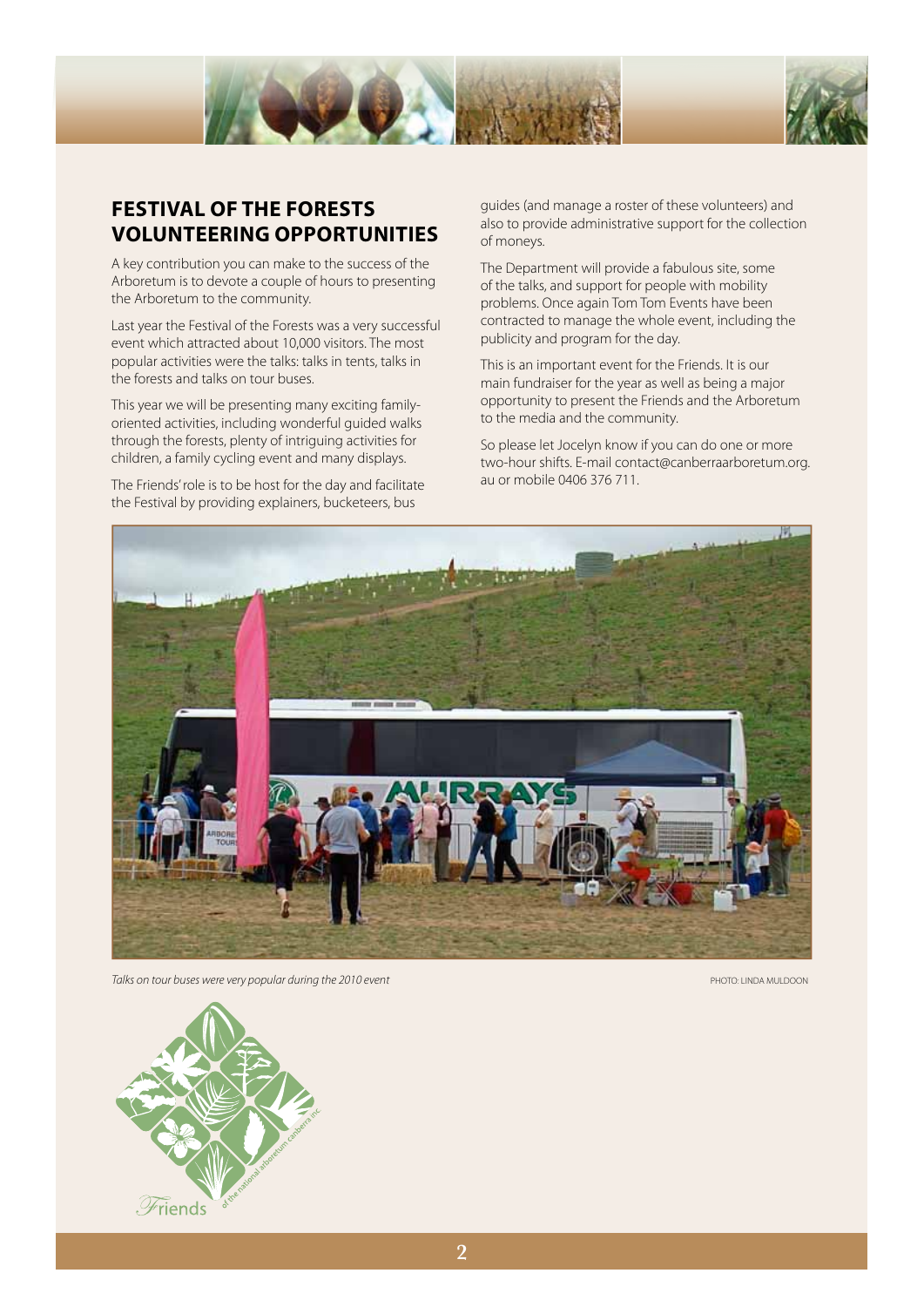

### **MEMORIES OF DAIRY FARMERS HILL**

### *By Christine Lawrence President, ACT Equestrain Association*

The loss of the Stromlo pine forests in the 2003 bushfires was a particular loss to local horse riders. We rode through those forests from the early 1970s and have fond memories of the area as a place of cool retreat in summer and of great beauty on cold frosty mornings. Many of us got there via the old wooden bridge at Southwells Crossing, then along the river, sometimes stopping to pick some blackberries beside the track. After a brisk trot or canter up the eastern face of Dairy Farmers Hill, we would usually stop for a while to admire the view while our horses had a breather and grabbed mouthfuls of grass. If we then rode north on soft beds of pine needles through the Himalayan cedars to the cork oaks, we would sometimes discover those red and white fairy toadstools out of children's stories.

Since 1988 the Bicentennial National Trail (BNT) has traversed the Stromlo Forest fire trails from the cork oaks to the Molonglo corridor. The BNT is the longest marked trekking route of its kind in the world. In its 5,330 km route from Cooktown in North Queensland to Healesville in Victoria, Canberra is the only city the BNT actually traverses and it is a great asset to locals and tourists alike. Although the trail is meant for horse riders, walkers and touring cyclists, we've also seen camels and donkeys come through the Arboretum in the last year.

While horse riders can only access the Arboretum on Sundays at the moment, we are looking forward to



PHOTO: LINDA MULDOON

freer access as the big machinery leaves the site. When the Arboretum is completed there will be many more visitors than in the past, but we are looking forward to promised new equestrian infrastructure on the site and many fine rides as we watch the trees grow.

More details about the BNT are available at www. nationaltrail.com.au.



Riders from Gympie, Queensland, on the Bicentennial National Trail near the cork oaks **PHOTO: JENNY COSTIN** PHOTO: JENNY COSTIN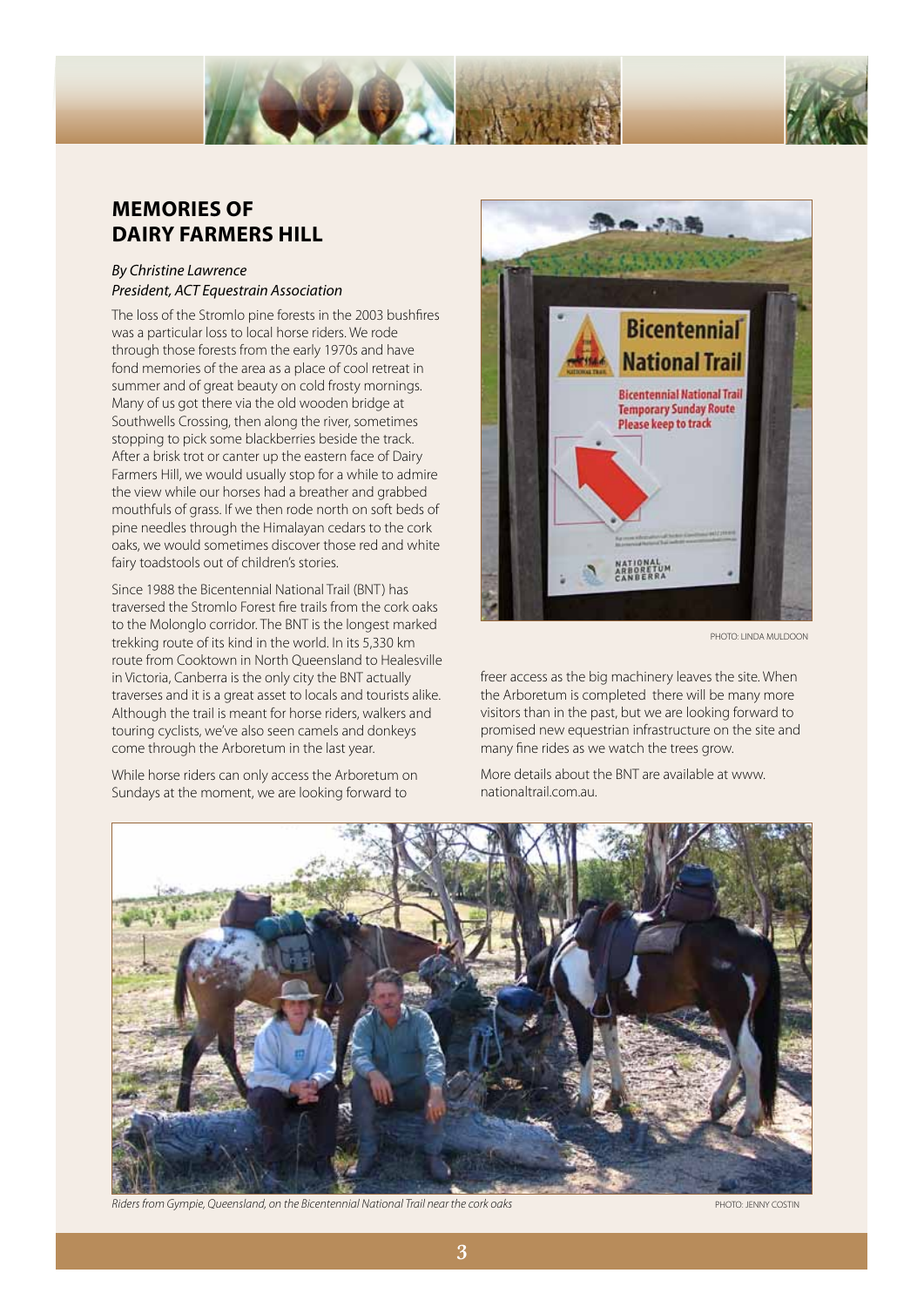

## **SHERRY McARDLE-ENGLISH STANDS DOWN**

#### *By Jocelyn Plovits*

This article is to celebrate the wonderful successes Sherry McCardle-English achieved for the Friends and, on behalf of you all, to wish Sherry and her husband Gavin, all the best for the next stages in Gavin's health.

For those of you who may not have heard, Sherry has stepped down from her role as Events Manager on our Council to enable her to devote more time to Gavin. She will be missed by us all in this and the many other roles she has undertaken. However, she has already volunteered for the Festival of the Forests so we will still see her from time to time.

Sherry was the Interim Chair and then the Inaugural Chair of the Friends from 2007 to 2009. She was a driving force in making the early years of the Friends such a success, including lobbying and advertising, working with the community, setting the templates to deliver and then delivering our wonderful Festival of the Forests, negotiating the free buses on second Sundays, holding Open Days on second Sundays, developing our logo and corporate vests - and the list goes on.

But most of all we will remember her infectious enthusiasm and be glad to see her occasionally, as she volunteers from time to time.

Thank you Sherry and good luck with the next stages of your life.



*Sherry, a passionate Friend, addressing the public at the 2010 Festival of the Forests*

## FOREST TALK

#### **FROGWATCH UPDATE**

Roger Hnatiuk reports that another survey of the Arboretum's frog population was completed in January. The findings were as follows:

- Still no frogs at the STEP site, but the ephemeral wetland is looking good with water and aquatic vegetation.
- Cork oak dam had two species, though only one called during the recording time. Fewer frogs than last recording. The species was the 'ratchet frog' or 'spotted grass frog' *Limnodynastes dumerili*.
- At the main dam site, there were about five spotted grass frogs and this was similar to the last recording.

#### **INTERNATIONAL YEAR OF FORESTS**

2011 is the International Year of Forests. For more information and a world view on the importance of forests go to www.un.org/en/events/iyof2011/.

#### **BUS TRIP TO NALYAPPA ARBORETUM ON 19 NOVEMBER**

This is the first of what may become a series of bus trips to other arboreta. Nalyappa is a truly magnificent private arboretum, established by Mr & Mrs Maurie Henderson on the upper Murrumbidgee in the beautiful Yaouk Valley. This trip is a joint venture with FACTA and only 48 seats will be available. More details next newsletter.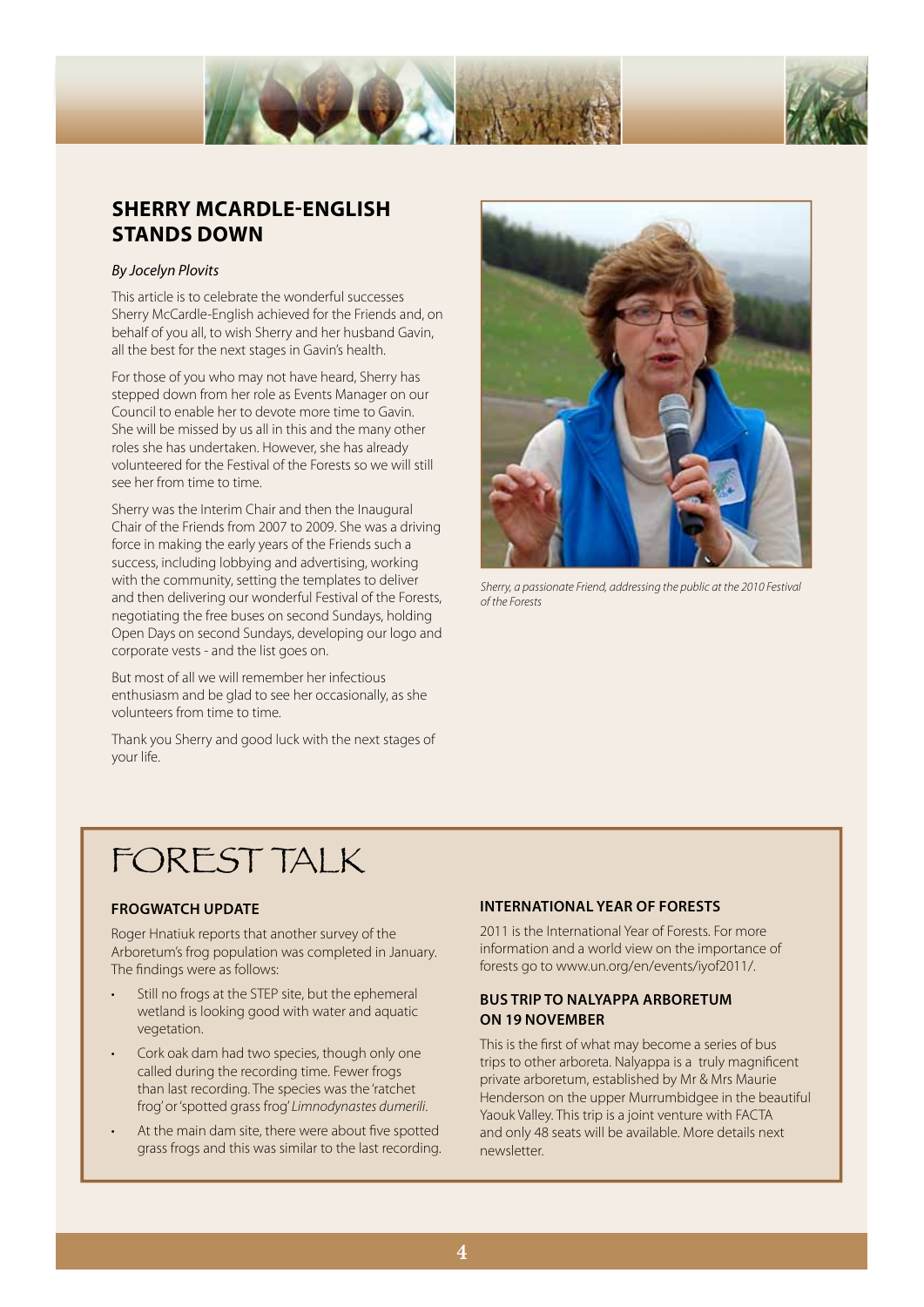



## **2011 PROGRAM Friends of the National Arboretum Canberra Inc**

For information about specialty sub-groups please contact Jocelyn on contact@canberraarboretum.org.au or on mobile 0406 376 711. Also note that the calendar may be updated from time to time and changes will be announced in the newsletter.

|              | <b>JANUARY</b>                      |                                                                                                                   |  |  |  |
|--------------|-------------------------------------|-------------------------------------------------------------------------------------------------------------------|--|--|--|
| 9            | Sunday                              | Murrays Bus Tour to Arboretum                                                                                     |  |  |  |
|              | 11 Tuesday                          | <b>Council Meeting</b>                                                                                            |  |  |  |
|              | 25 Thursday                         | Council meets with Chief Minister                                                                                 |  |  |  |
|              | <b>FEBRUARY</b>                     |                                                                                                                   |  |  |  |
| 8            | Tuesday                             | General Meeting -<br>speaker Trish Keller OAM<br>Also discussing arrangements for Festival<br>of the Forests 2011 |  |  |  |
|              | 13 Sunday                           | Murrays Bus Tour to Arboretum                                                                                     |  |  |  |
|              | 14 Monday                           | <b>Council Meeting</b>                                                                                            |  |  |  |
|              | 20 Sunday                           | Working Bee @ Arboretum                                                                                           |  |  |  |
| <b>MARCH</b> |                                     |                                                                                                                   |  |  |  |
| 5            | Saturday                            | Volunteer training for Festival of the<br>Forests 2011                                                            |  |  |  |
| 6            | Sunday                              | Volunteer training for Festival of the<br>Forests 2011                                                            |  |  |  |
| 8            | Tuesday                             | <b>Council Meeting</b>                                                                                            |  |  |  |
|              | 20 Sunday                           | <b>Festival of the Forests 2011</b>                                                                               |  |  |  |
|              | <b>APRIL</b>                        |                                                                                                                   |  |  |  |
|              | 10 Sunday                           | Open Day @ Arboretum                                                                                              |  |  |  |
|              | 12 Tuesday                          | <b>Council Meeting</b>                                                                                            |  |  |  |
|              | 17 Sunday                           | Working Bee @ Arboretum                                                                                           |  |  |  |
| <b>MAY</b>   |                                     |                                                                                                                   |  |  |  |
|              | 10 Tuesday                          | <b>Annual General Meeting</b><br>speaker Dr Maxine Cooper,<br>Commissioner for the Environment                    |  |  |  |
|              | 15 Sunday                           | Open Day @ Arboretum                                                                                              |  |  |  |
| <b>JUNE</b>  |                                     |                                                                                                                   |  |  |  |
|              | 12 Sunday                           | Open Day @ Arboretum                                                                                              |  |  |  |
|              | 14 Tuesday                          | <b>Council Meeting</b>                                                                                            |  |  |  |
| <b>JULY</b>  |                                     |                                                                                                                   |  |  |  |
|              | 10 Sunday                           | Open Day @ Arboretum                                                                                              |  |  |  |
|              | $\bullet$ $\bullet$ $\top$ and also | $C = 1$ and $C = 1$ and $C = 1$                                                                                   |  |  |  |

**12** Tuesday Council Meeting **17** Sunday Working Bee @ Arboretum

#### **AUGUST**

| 9 | Tuesday          | <b>General Meeting</b>                                            |
|---|------------------|-------------------------------------------------------------------|
|   | 14 Sunday        | Open Day @ Arboretum                                              |
|   | <b>SEPTEMBER</b> |                                                                   |
| 3 | Saturday         | Volunteer training for<br>Floriade @ Arboretum                    |
| 4 | Sunday           | Volunteer training for<br>Floriade @ Arboretum                    |
|   | 11 Sunday        | Working Bee @ Arboretum in Friends<br>Forest                      |
|   | 11 Sunday        | Canberra Ornithological Group<br>conducting bird survey           |
|   | 13 Tuesday       | Council Meeting                                                   |
|   | 18 Sunday        | Floriade @ Arboretum                                              |
|   | 25 Sunday        | Floriade @ Arboretum                                              |
|   | <b>OCTOBER</b>   |                                                                   |
| 2 | Sunday           | Floriade @ Arboretum                                              |
| 9 | Sunday           | Floriade @ Arboretum                                              |
|   | 11 Tuesday       | <b>Council Meeting</b>                                            |
|   | 16 Sunday        | Floriade @ Arboretum                                              |
|   | 29 Saturday      | Volunteer training for 'Voices in the<br>Forest' ushers           |
|   | 30 Sunday        | Volunteer training for 'Voices in the<br>Forest'ushers            |
|   | <b>NOVEMBER</b>  |                                                                   |
|   | 12 Saturday      | 'Voices in the Forest' special<br>event @ Arboretum               |
|   | 13 Sunday        | Open Day @ Arboretum                                              |
|   | 15 Tuesday       | <b>General Meeting</b>                                            |
|   | 19 Saturday      | Bus trip to Nalyappa arboretum on the<br>upper Murrumbidgee       |
|   | 27 Sunday        | Working Bee @ Arboretum followed by<br>Members' End of Year Party |
|   | <b>DECEMBER</b>  |                                                                   |
|   | 11 Sunday        | Open Day @ Arboretum                                              |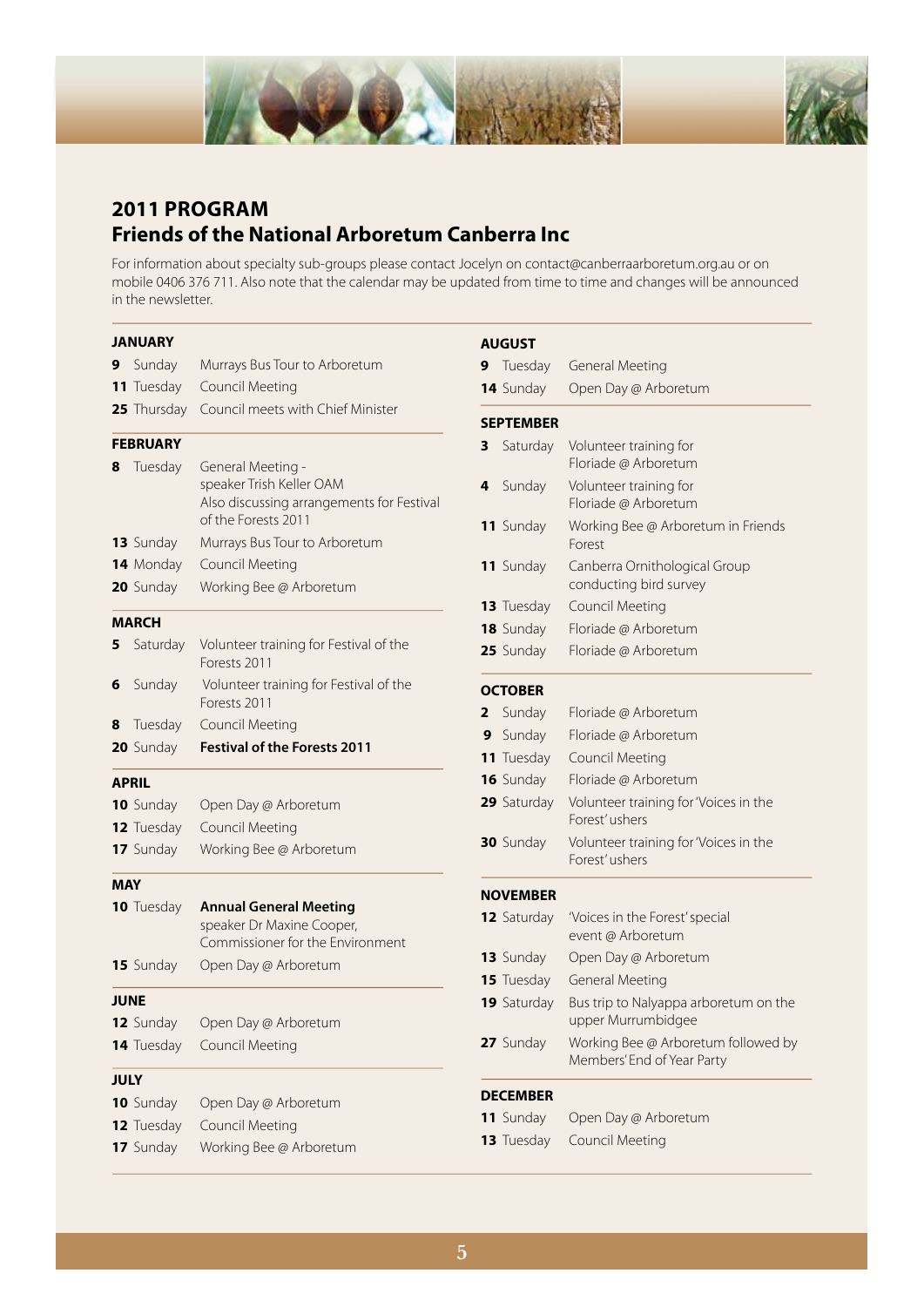

## FACTA **WESTBOURNE WOODS ARBORETUM WALKS**

**Free two-hour guided walks through the grounds of Royal Canberra Golf Club on the second Sunday of every month** 

Meet 9.30am at the golf club entrance, Bentham Street, Yarralumla

| 13 March | <b>Native trees and Canberra</b>                                                           | Guide: Dennis Nichols, phone 0448 330 057  |
|----------|--------------------------------------------------------------------------------------------|--------------------------------------------|
| 20 March | Walk and ferry to the Festival of the<br><b>Forests at the National Arboretum Canberra</b> | Contact: Stephen Thomas, phone 6281 1587   |
| 10 April | From the nursery to the bush<br>ACT Heritage Festival theme: Design                        | Guide: Frank Grossbechier, phone 6295 3937 |
| 8 May    | <b>Trees large and small</b>                                                               | Guide: Roger Hnatiuk, phone 6251 2228      |
| 12 June  | <b>Conifers for production</b>                                                             | Guide: Richard Hart, phone 6253 1999 (w)   |

Dress code of the club applies if you would like to accept the club's invitation to take refreshments at the Spike Bar after the walk (details at www.royalcanberra.com.au).

For further information contact the guide or **Friends of ACT Arboreta** on 6288 7656 or 6281 1587. No dogs allowed.



*Royal Canberra Golf Club in May 2010* PHOTO: LINDA MULDOON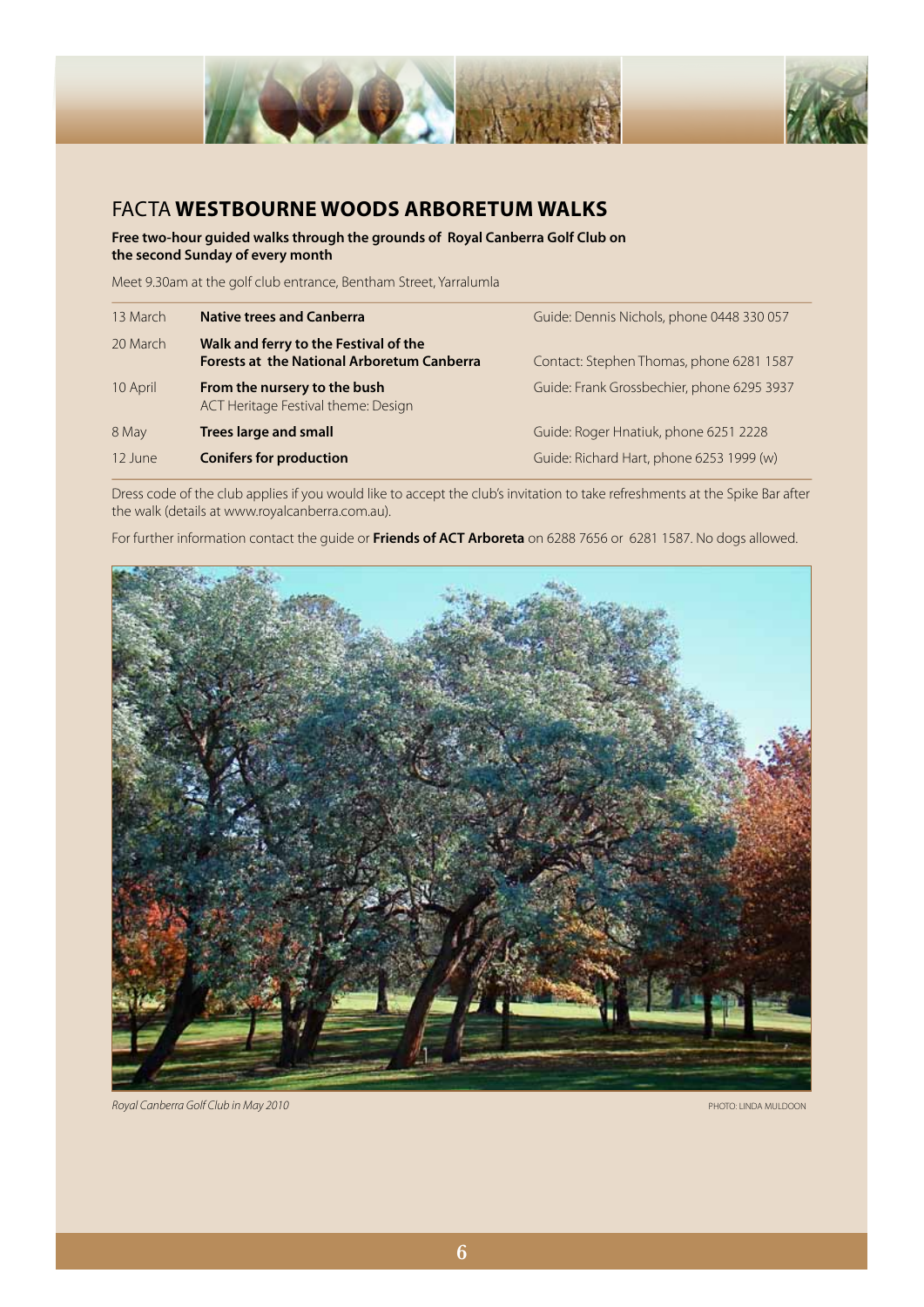



## **VOLUNTEERING OPPORTUNITIES**

#### **EVENTS**

- Support **Open Days @ Arboretum** in most months by volunteering to do one or more two-hour shifts as an explainer or a bucketeer.
- Support **Floriade @ Arboretum** on one or more of five consecutive Sundays by volunteering to work as an explainer or a bucketeer.
- Be an **Usher** at the **Voices in the Fores**t concert on 12 November 2011. Ushers will gain free entry to this wonderful evening of Broadway tunes and fantastic opera.

#### **WORKING BEES**

- **Working Bees** are held about once every two months. A morning of hands-on work (and fun) is followed by a gettogether over morning tea.
- **Special Working Bees** are held occasionally. One will be held soon (date to be announced by the Department) for planting reeds around the the now full dam.

#### **SUB-GROUPS**

Involve yourself in the activities of one or more of our various sub-groups:

- **Explainer at the National Bonsai and Penjing Collection** contact Grant Bowie directly on nbpca@bigpond.com.au or phone 6262 9219
- **Bus tour guide** assist on an ad hoc basis by guiding interested groups
- **Tree measuring** establish records for future research into growth
- **Researching species** compile a written and pictorial record of the forest species
- **Recording history** archiving material about the development of the Arboretum project
- **Annual wall calendar** help prepare a calendar for publication and sale
- **Frogwatch** assist with assessing frog numbers and species on site
- **Birdwatching** assist the Canberra Ornithological Group with their annual site survey (11 September in 2011)

Education and Collecting herbarium specimens are emerging as other sub-groups. If you have ideas for another activity please let us know.

#### **CONTACT**

If you would like to get involved in any of these activities please contact Jocelyn:

- by e-mail **contact@canberraarboretum.org.au**
- or mobile 0406 376 711.



PHOTO: LINDA MULDOON

*Working bee volunteers in the Himalayan cedars on 20 February*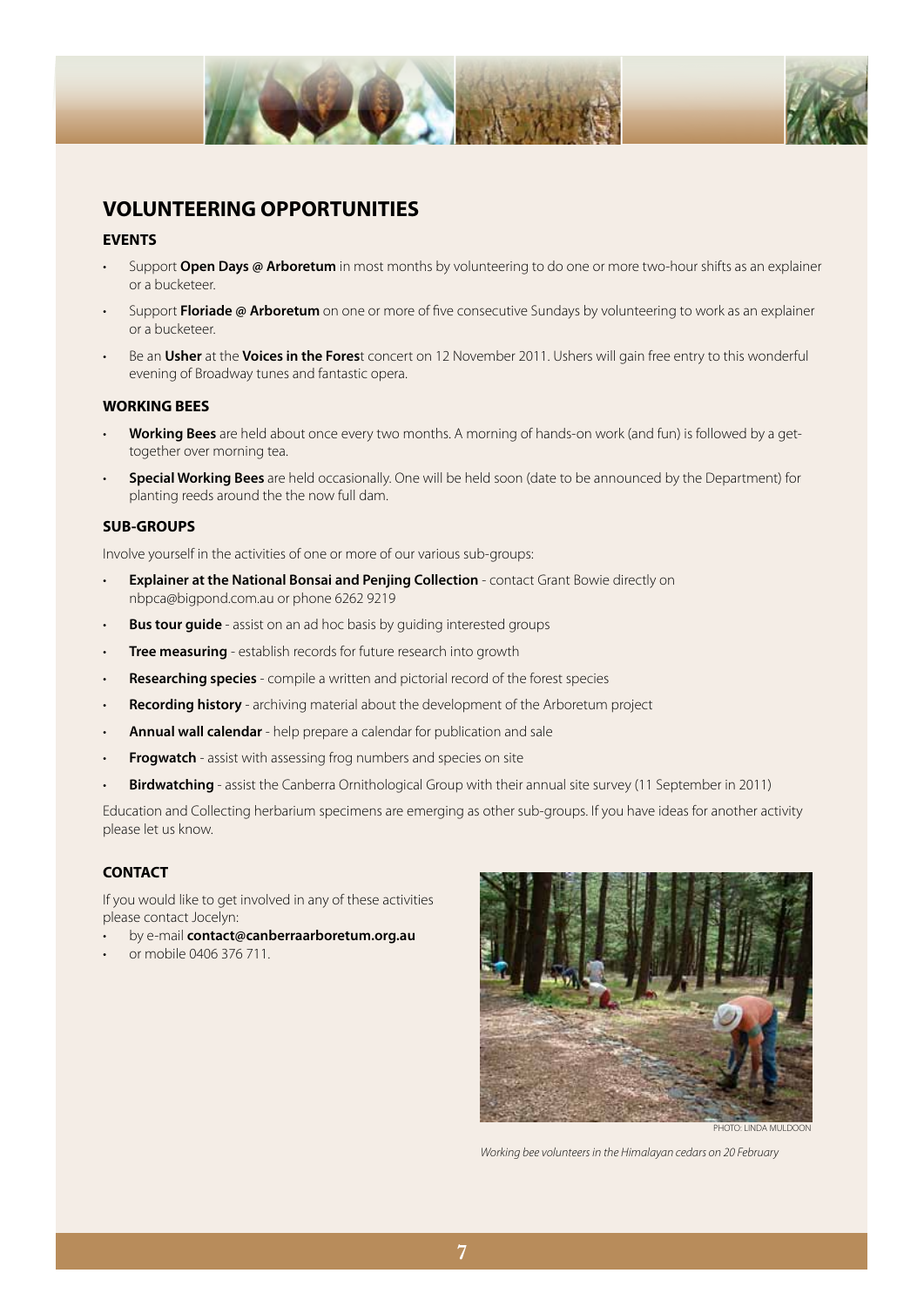

## **OPEN SUNDAYS AT THE ARBORETUM DURING FLORIADE 2010**

During 2010 the Friends' Council determined that there needed to be a change to the Friends' participation in promoting the Arboretum during Floriade, in order to maximise the use of volunteer time and enthusiasm and ensure the best outcome in community engagement with the Arboretum.

Sherry McArdle-English proposed to the Governing Board that the Friends run an Open Day at the Arboretum on the five Sundays during Floriade. This achieved the Board's goal of testing the viability of opening the gate so that people could drive onto the site on Sundays and this development was wellsupported by our members.

The Open Day initiative was in addition to the agreement between the Friends and the Department about providing guides for bus tours from Floriade to the Arboretum: two each Sunday, sponsored by the Department and guided by Friends' volunteers. Jocelyn and Sherry shared the majority of the preparation work, with Jocelyn on training manual, rosters and bus bookings, and Sherry on Showroom and collection of donations at the gate. Thanks to all the volunteers who undertook the training.

Sherry negotiated with Yarralumla Nursery to provide plants to bring a 'Floriade look' to the display in the temporary visitors centre, which was renamed the Showroom. The Showroom provided an interesting display on the Events Terrace where people came to visit, collect brochures, and learn about the project's progress while enjoying free tea/coffee/biscuits provided by the Friends. On fine days tables and chairs were placed outside the Showroom so that people could sit and enjoy the view.

Each Sunday the Friends provided two bucketeers on the gate and two explainers in the Showroom between 10.00am and 3.30pm, with set-up commencing by 9.00am and close down by 4.00pm.

Friends recruited plenty of volunteers for all the roles. Bucketeers explained about driving around the site and collected donations at the gate, while explainers educated the public about the Arboretum project in the Showroom. Volunteers repeatedly stated how pleased they were to be making a contribution about the Arboretum at the Arboretum. During Floriade volunteer effort, including explainers, bucketeers and bus guides, totalled at least 375 hours.

The only exception to public access was during an event run by the ACT Veterans Athletics Club (ACTVAC). Earlier in the year ACTVAC had approached Sherry to

conduct an event on site during Floriade, and Sherry obtained Board approval. The event was held on Sunday, 26 September. Sherry met the first of the runners at the gate at 7.15am, and manned the gate through to the 11.00am completion. The gate was then re-opened to the public at 11.30am on that day. Visitor numbers during the Floriade period were as follows:

#### **SEPTEMBER**

- **12** 96 cars, 2 buses with 45 passengers, sunny
- **19** 112 cars, 3 buses with 144 passengers (includes regular Second Sunday tour), sunny
- **26** 166 ACTVAC cars, 203 other cars, 3 buses (includes Vic. Horticultural Soc. tour), sunny

#### **OCTOBER**

- **3** 102 cars, 2 buses with 96 passengers, intermittent rain
- **10** 97 cars, 2 buses, weather overcast

**Total number of cars:** 776 carrying approximately 1940 visitors (based on an average of 2.5 per car)

**Total number of buses:** 12 carrying 538 passengers

**Total number of visitors:** 2,478 (excluding walkers and cyclists that could not be included in this count)

These attendance numbers proved the Floriade Open Days to be successful. The weather affected the number of visitors but this is not unexpected when dealing with an open air event. On several Sundays the rain caused dirt road access to be limited. Sherry noted that the majority of people were very positive in their comments and estimated that about 70 per cent were first time visitors from Canberra. She also noted that by the third Sunday people were returning with family and friends, or the visitors had heard from other visitors about the site. The word of mouth advertising was positive and powerful.

Thanks to all these volunteers who made the Open Days so successful: Anne Baylis, Linda Beveridge, Cynthia Blount, Max Bourke, Spero Cassidy, Tony Fearnside, Vicky Fox, Yvonne Hackman, Bronwyn Halbisch, Roger Hnattiuk, Trish Keller, Jocelyn Plovits, Colette Mackay, John Mackay, Marie Mannion, Sherry McArdle-English, Linda Muldoon, Doug Nancarrow, Cathy Robinson, Jennie Widdowson, Doreen Wilson, and Bronwyn Vincent.

All volunteers who responded to a request for feedback expressed satisfaction with their involvement and they reported very little experience of negative comments from the public. All were delighted to be promoting the Arboretum at the Arboretum. The bucketeers really enjoyed working with Sherry and the positive experience of talking to visitors, collecting donations and being able to work in fine weather.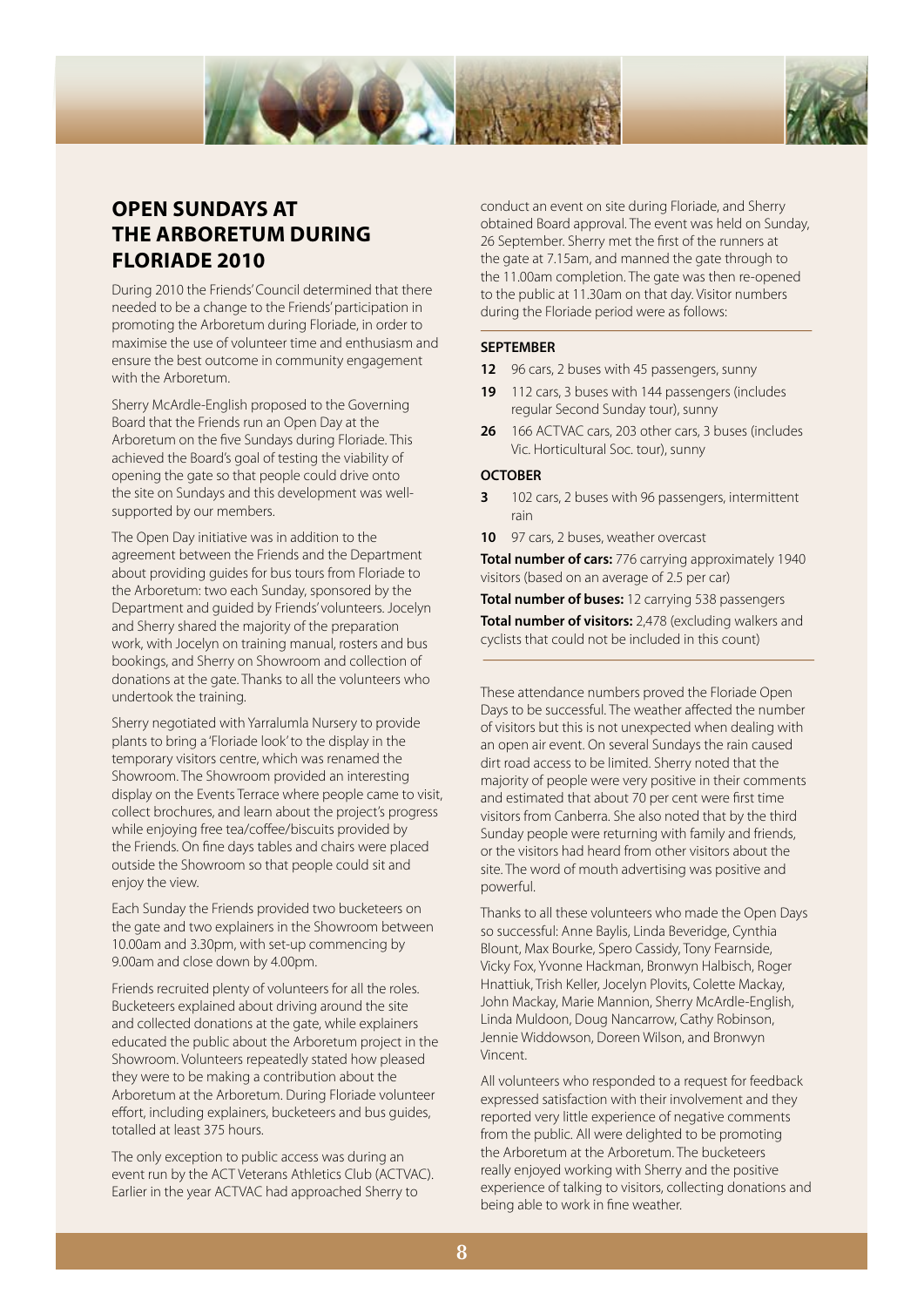



A total of \$2,546 was raised through collection by the bucketeers at the gate, from guides collecting from bus passengers, and from explainers collecting donations in the Showroom. The Friends provided a report to the Governing Board about the success of the Open Day initiative. The Board has supported the following recommendations:

- 1. With low key advertising undertaken by the Department there was sufficient public interest to warrant repeating this Floriade opening strategy in the future. However, it is noted that this will need to fit in with construction programs and other events planned for the site.
- 2. It is worth running an Open Day program on a regular basis on the same day as the Second Sunday bus tours.
- 3. The Friends are happy to assist in running the program with the assistance of the Department in making sure the site is ready each month.
- 4. Donations continue to be collected to defray Friends' costs and contribute to projects to assist the NAC.
- 5. The bucketeers will be allowed to erect an umbrellashelter at the collection point for weather protection, which will also make their presence more visible to passing cars.



PHOTO: LINDA MULDOON

*A mix of clovers was sewn during soil preparation in some forests, but it also provided plenty of colour during the Floriade 2010 period.*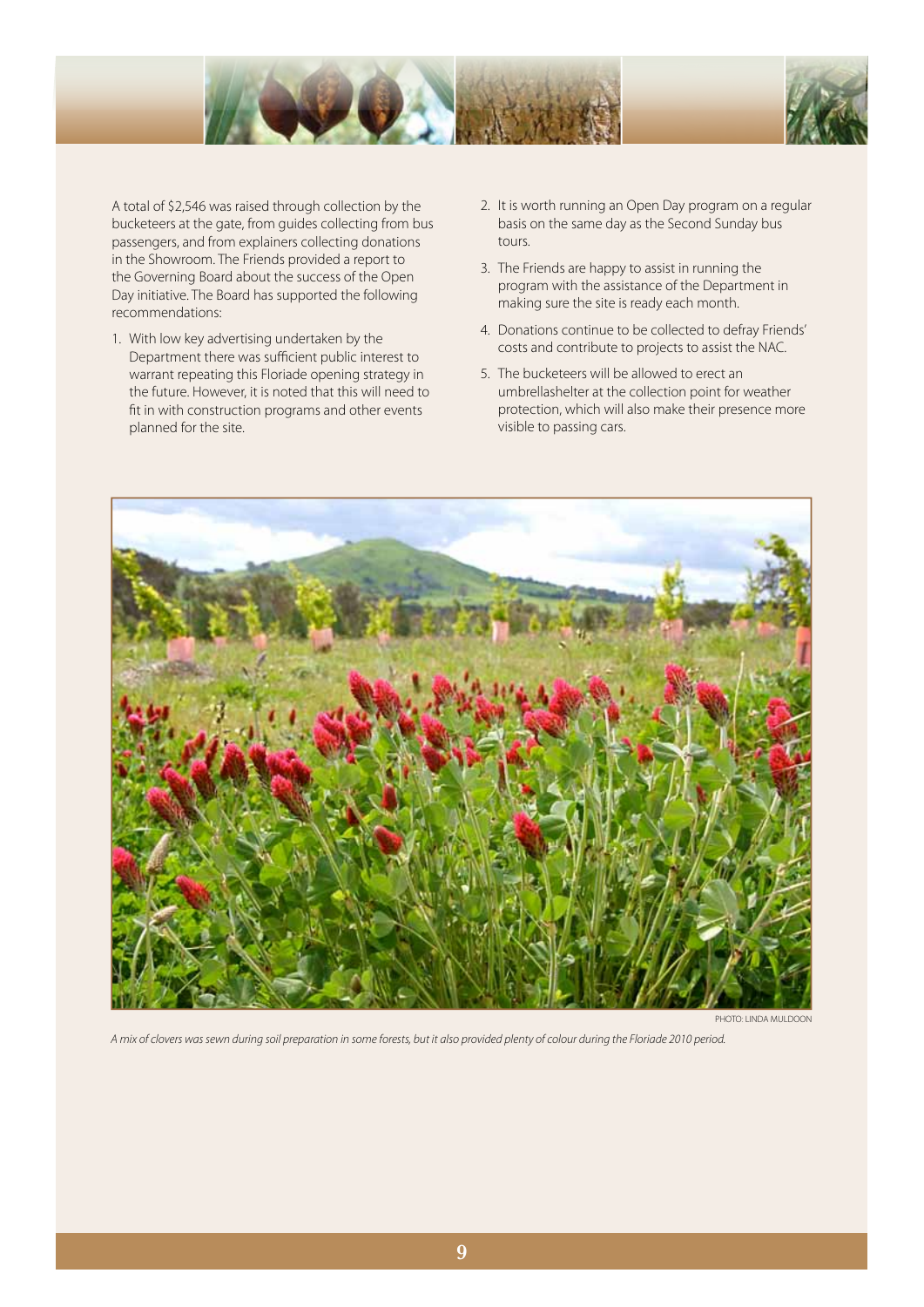



## **TREES IN FOCUS: QUEENSLAND BOTTLE TREE** *Brachychiton rupestris*

#### *By Linda Muldoon*

Our December newsletter included photos of recent plantings in the Arboretum's bottle tree forest, so it seems timely to take a closer look at *Brachychiton rupestris*. The forest occupies Lot 67 which can easily be seen from Tuggeranong Parkway. Our Queensland bottles will eventually share this space with the local kurrajong species, *Brachychiton populneus.*

#### **QUEENSLAND BOTTLE TREE**

This wonderful feature tree is native to central Queensland and northern New South Wales where it reaches 10-12m in height. It is recognised for its swollen bottle-shaped trunk which varies amazingly in size and form. The trunks can be over 2m in diameter and quite short, or tall and slim with an elegant neck and some have divided trunks. The canopies above the elegant trunks can be quite pointed and restrained in width (from 5m), whereas those on thick trunks can be quite broad and rounded spanning up to 12m.

Leaves are about 100mm in length but their shapes vary wildly: simple and elliptical on some trees, deeply divided with five or more points on others, and sometimes there's a wide variety of leaf shapes on the same tree. Most of the year the leaves are shiny and deep green but the trees are semi-deciduous and after keeping their leaves all winter they can shed them just prior to flowering which occurs between October and December. When new leaves appear they tend to be flushed with red.



*Deeply divided leaves are a feature of some trees, particularly in their early stages* 



 *Roma, Queensland, is renowned for its mature bottle trees* 



*Some trees develop twin trunks (this one is at ANBG)*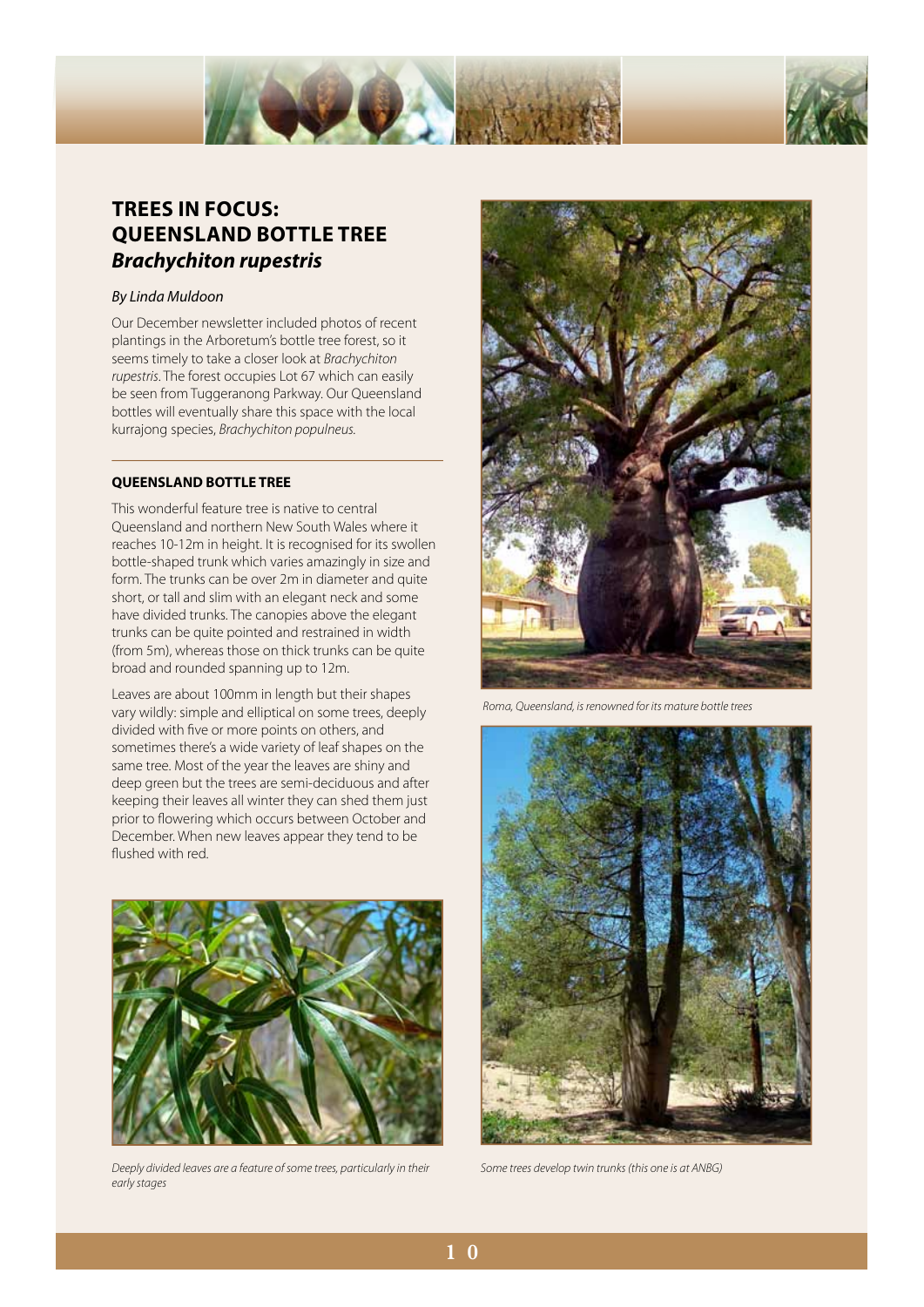





*New growth tends to be flushed with red* 



The flowers are inconspicuous, small and bell-shaped with five points curling outwards, creamy-yellow in colour and blotched with red inside. They hang in clusters at the ends of the branches and tend to get hidden by the leaves. Male and female flowers occur on the same tree.

Seed capsules follow and ripen to be 30mm long and woody brown in colour. At this stage they split open to become boat shapes and reveal their golden seeds. These are enclosed in a layer of fibrous bristles and care must be taken when handling the seeds as the bristles are notoriously irritating to the skin.





*Ripe seed capsules on a young tree at Goondiwindi* 



*Another tree at ANGB One of the trees relocated to our Arboretum in October 2010* 

Historically, Aborigines carved holes in the bark to create reservoir-like structures. They also utilised the seeds, roots, stems and bark in traditional foods and the fibrous inner bark was used to make twine, rope and fishing nets.

*Brachychiton rupestris* is a very tough tree that withstands drought by storing water in its trunk and it can tolerate extreme temperatures of -10ºC and +50ºC in its natural habitat. In times of drought, branches can be lopped and fed to stock. It can be transplanted successfully and many have been relocated from the outback to become feature trees in other venues in Australia and around the world.

#### **REFERENCES**

*www.angb.gov.au/gnp/interns-2005/brachychiton-rupestris www.bottletrees.info/page2 www.asgap.org.au/b-rup.html* 

#### **NOTE**

*All photos by author, other than flower photo.*